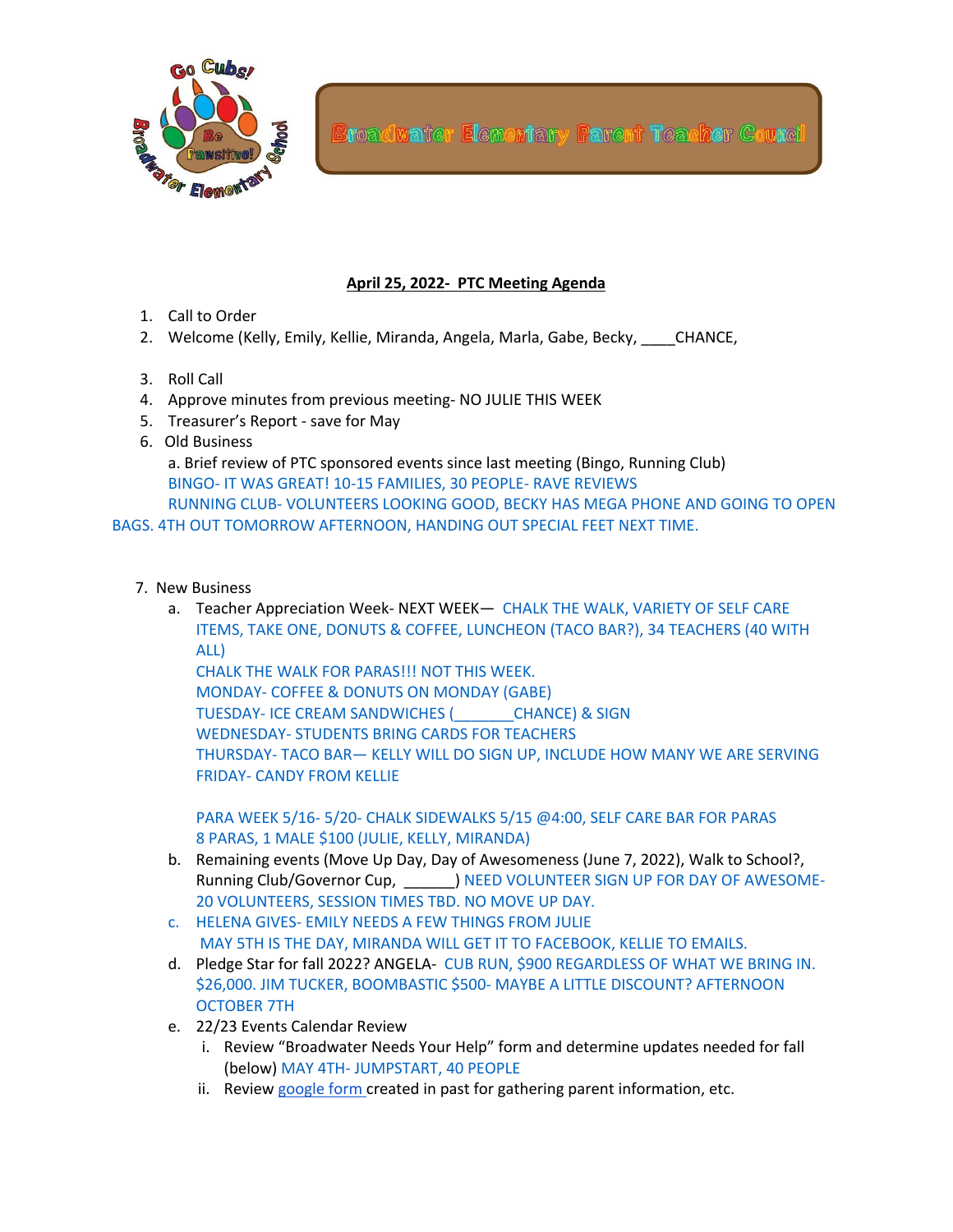- iii. Review and get volunteer to update year at a glance KELLY WILL LOOK AT THIS 1. MARLA - fall book fair/game night
- d. Discuss/Plan welcome back Ice Cream Social ??? AUGUST 30 1:30-3:30
- 8. Principal's Report
	- a. Action items for PTC- COOKIES AND COFFEE FOR JUMPSTART MAY 4TH SBAC THIS WEEK, SUMMER SAC WILL BE AT BROADWATER THROUGH 8/12 80 KIDS ALL SUMMER. OCTOBER PTC NEEDS TO MOVE BECAUSE OF PARENT-TEACHER **CONFERENCES** BOOK VENDING MACHINE HERE! SENSORY PATHS HERE AS WELL. TALENT SHOW- JUNE 9TH. WHOLE MORNING. MS. COHN ORGANIZES.
- 9. Teacher Report
	- a. Action items for PTC
	- b. Requests
- 10. Parent Advisory Committee Report- NOT PRESENT a. Action Items for PTC
- 11. Adjourn

 $*$  We are keeping meeting to 1 hour max, tabling items we don't get to.  $*$ 

# **Next Meeting May 16, 2022 6:00 Broadwater Teacher Lounge**

Remember to use AmazonSMILE.com for Amazon orders - select Broadwater Elementary School Parent Teacher Council

Follow us on Facebook at www.facebook.com/broadwaterptc/

## Check out our website at BroadwaterPTC.com **The Broadwater PTC needs your help!**

*Below are all the ways you can support Broadwater Elementary School this* 

*year.* 

Contact Kelly Connolly with any questions. kellysconnolly@gmail.com 459-0617

**Get involved!** Start by attending one of our meetings. Find out what we do and how you can help! Meetings are the third Monday of each month at 6:30. We will meet at Barney Park and on zoom for our September 20th meeting. Watch for the link in school communications and on our FaceBook page.

#### **Events:**

Ice Cream Social- August Carnival Classic- September